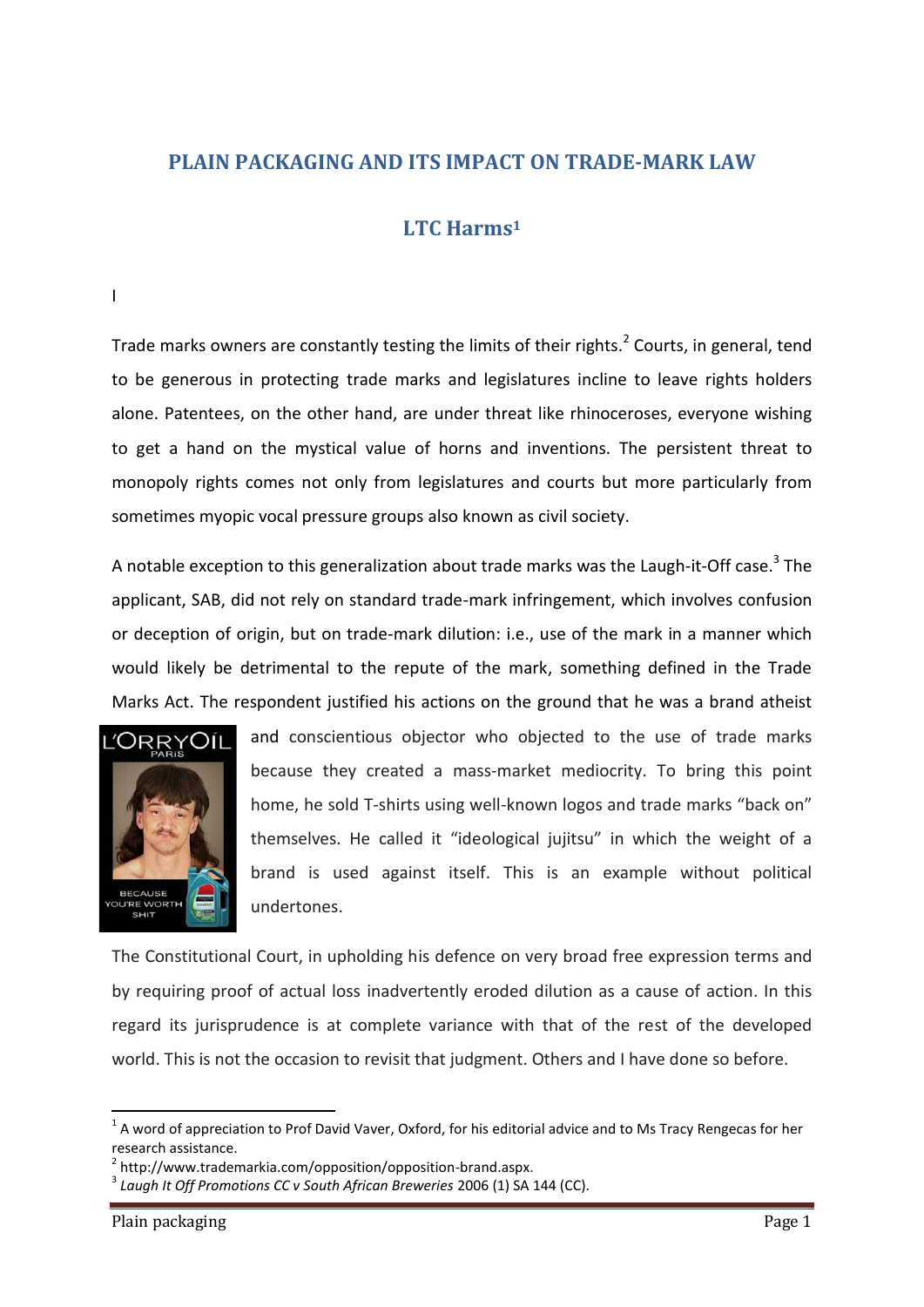On the horizon looms a potential legislative threat to trade mark law in the form of plain



packaging legislation. This type of legislation typically requires that tobacco products be sold in prescribed packaging of this kind.

As appears from the illustration, the trade mark may only be in the font and bland colour as indicated by the word "brand".

Such limitation, one may safely assume, will be introduced through either special legislation or an amendment to health-related laws, and not by means of an amendment to the Trade Marks Act. It will begin with tobacco products but there is a real likelihood that it will spread to other products.

Since we live in the age of apology and transparency, it is necessary before I proceed to declare my interest or lack of interest in tobacco. At the age of five I nagged my father to allow me to smoke. He obliged and made me smoke properly. I have never smoked again. And although I do not hold a brief for the tobacco industry, we do own a few BAT shares – not that BAT would notice considering that it is the company with the second largest capitalization on the JSE.

As to bias, I do believe (a) that trade-marks, as property, are entitled to protection; (b) that they are valuable and socially and commercially important; but (c) that no rights are absolute. That having said, I dislike the idea of living in a nanny state.

Although trade marks may exist without registration, this paper is only concerned with the larger and typically more valuable category of trade marks that are registered.

II

**.** 

I would like to begin with some history:<sup>4</sup> When Christopher Columbus "discovered" the Bahamas in 1482 the local Caribs presented him with some tobacco leaves, presumably for smoking a peace pipe. Whether he had health concerns history does not tell us but as soon as he left the island he threw them, i.e. the leaves, overboard. His anti-smoking campaign was not a success.

<sup>4</sup> Lapham's Quarterly (Winter) 2013.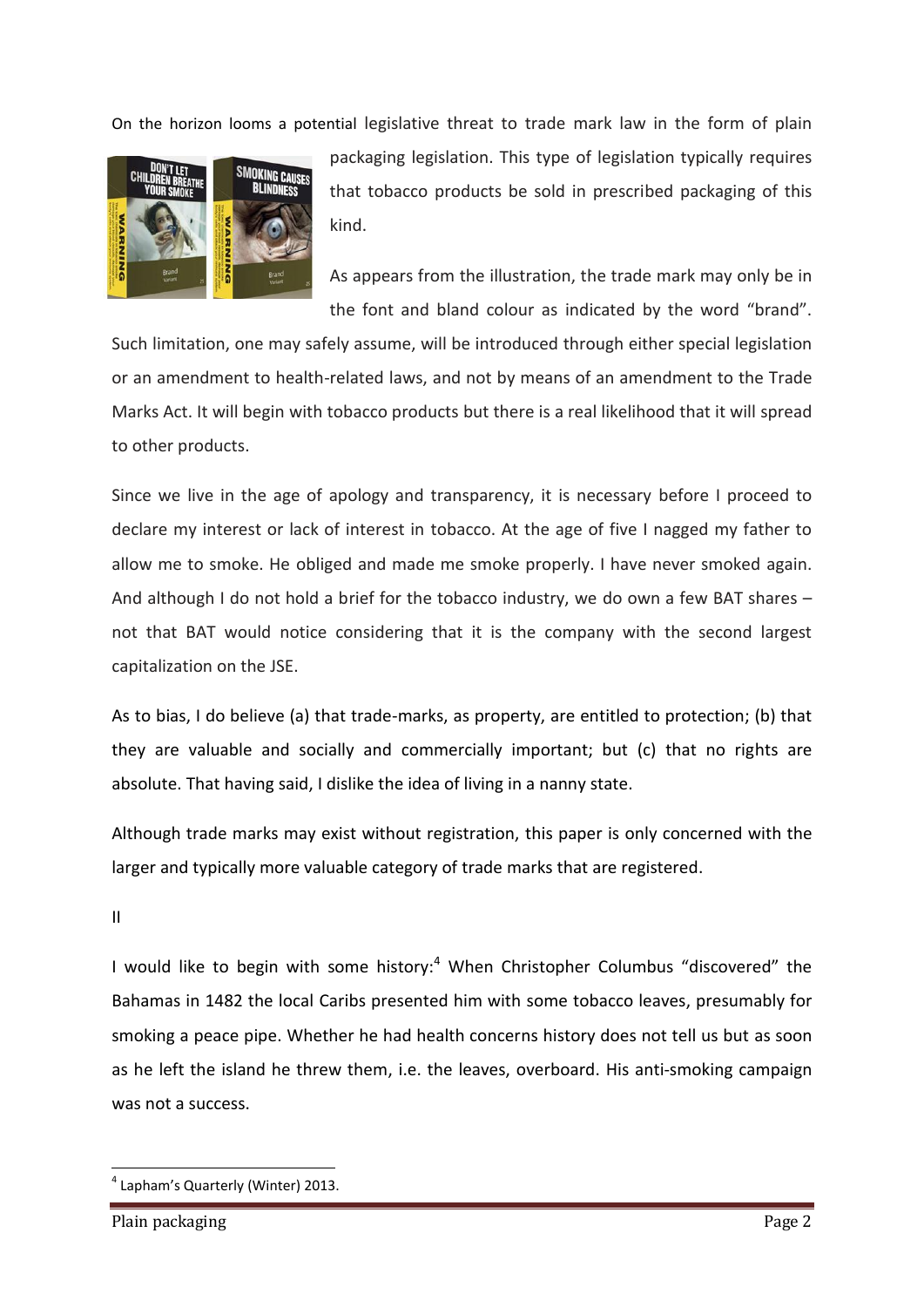Sir Walter Raleigh, a favourite of Queen Elizabeth, allegedly popularised the use of tobacco in England. He even received a royal patent for forming a colony in the New World. He called it Virginia, whether after his allegedly virgin queen or after Virginia leaf, the tobacco, I do not know. He was, unfortunately, not a favourite of her successor, King James 1, who had him sentenced to death on two occasions. The first sentence was commuted but the second duly executed in 1618 as a favour to the Spanish throne.

Sir Walter took a pipe of tobacco shortly before he went to the scaffold. According to John Aubrey<sup>5</sup> some "formal" people were scandalized but Aubrey thought that it was well and properly done to settle his spirits. Raleigh also left a small tobacco pouch in his prison cell engraved with an inscription: *Comes meus fuit in illo miserrimo tempore* ("It was my companion at that most miserable time").

There may have been another reason why King James wished him condemned: his contempt of the King's pamphlet entitled *Counterblaste to Tobacco* (1604). Royalty at the time was more literate than some of their contemporaries today. Henry VIII, for instance, wrote serious anti-reformation tracts before his anti-papal conversion. Reverting to James, as is apparent from the title, he abhorred tobacco smoking, chewing or snuffing. Its use embodied three sins: lust; intoxication; and "the greatest sin of all": that his subjects would spend their money on tobacco instead, as God had intended, on him.<sup>6</sup> (Chopping off someone's head as a favour to another he apparently did not regard as sinful.)

The King concluded by referring to the use of tobacco as "a custom loathsome to the eye, hateful to the nose, harmful to the brain, dangerous to the lungs, and in the black stinking fume thereof, nearest resembling the horrible Stygian (hellish) smoke of the pit that is bottomless."

To add injury to insult the King introduced what we now call a sin tax by slapping a 4 000 per cent increase on the import duty of tobacco.

III

<sup>5</sup> *Brief Lives: Chiefly of Contemporaries* (Andrew Clark ed) 189.

<sup>&</sup>lt;sup>6</sup> "[W]ho are created and ordained by God to bestow both their persons and goods for the maintenance both of the honour and safety of their king and commonwealth, should disable themselves in both."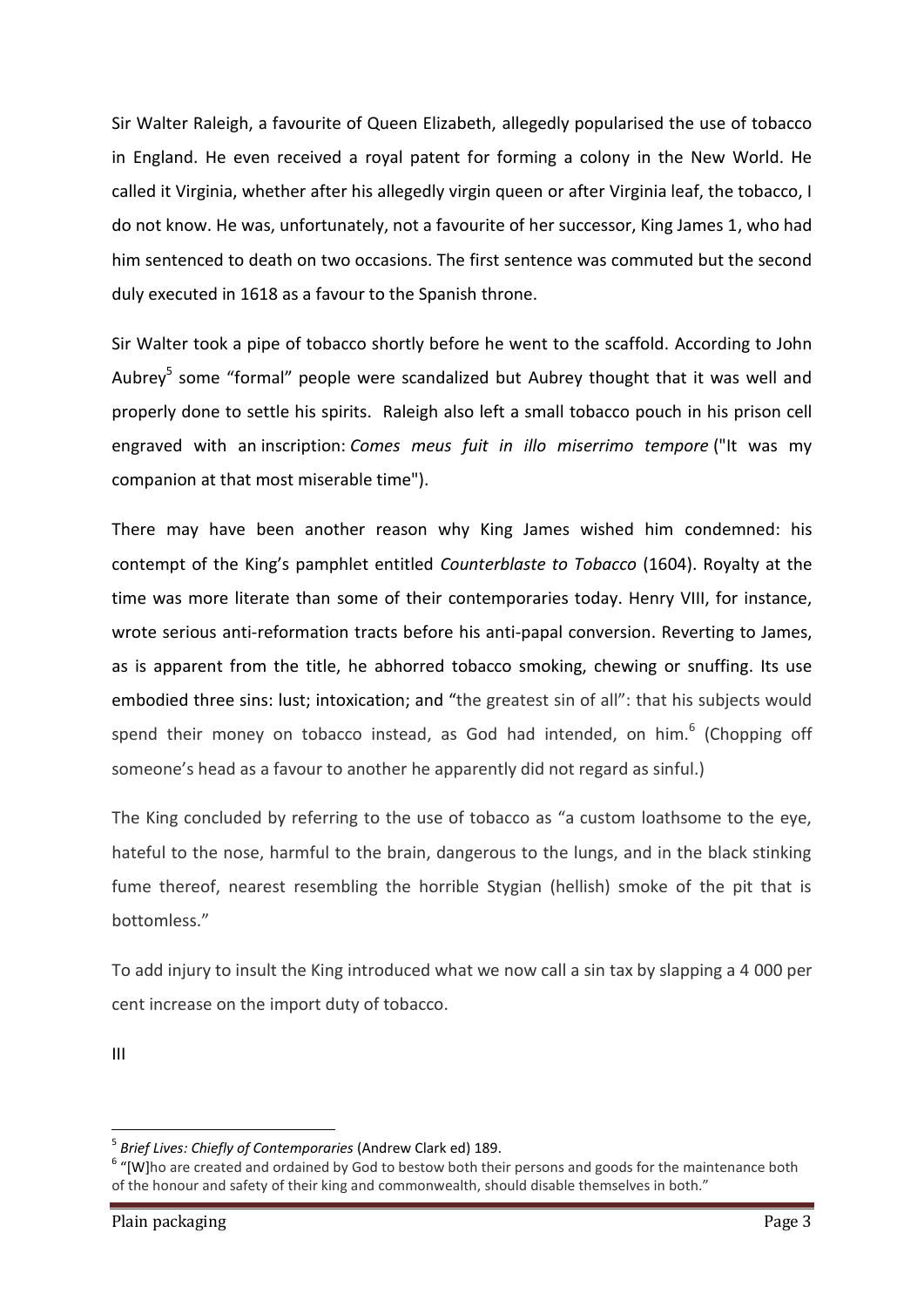One has to admire the King for his insight: he realised that tobacco was dangerous to health. What he did not know was that the tobacco family of plants is of huge scientific importance as illustrated by the fact that the CSIR is developing a drug for the treatment of rabies from one of them. Whether the American-Indian tribes will have a claim for remuneration is not clear.

The health risks of the normal use of tobacco were only taken seriously during the 1970s when the term, "war on cancer", came into vogue. However, a series of promotional cards in the 1930s included a card that explained how the latest cutting edge technology could help win the "War on Cancer."<sup>7</sup>



The card was in English and in Afrikaans, which tells us something about its provenance. Of special interest and ironically is the fact that it was a cigarette card issued by Max Cigarettes.

Max was a well-known brand until the

mid-1950s in South Africa, produced by International Tobacco Company (ITC). Its main competitor and the dominant cigarette manufacturer at the time was United Tobacco Company (UTC). UTC's competing brands in the same price class included Springbok.



UTC began a campaign to discourage the Black population from smoking Max. It employed propagandists to spread rumours about Max. Relevant for present purposes were the allegations that Max was the wrong cigarette for Blacks to smoke; that it caused coughing; that it caused TB; and (if my childhood memory serves me right) that Max caused cancer.

In the process UTC systematically destroyed the Max mark. Litigation followed. $8$  The court found that the statements were false, that they were made with knowledge of their falsity,

 $7$  "The Future's War on Cancer": Smithsonian.com (Dec 29, 2011).

<sup>8</sup> *International Tobacco Co v United Tobacco Co* 1955 (2) SA 1 (W).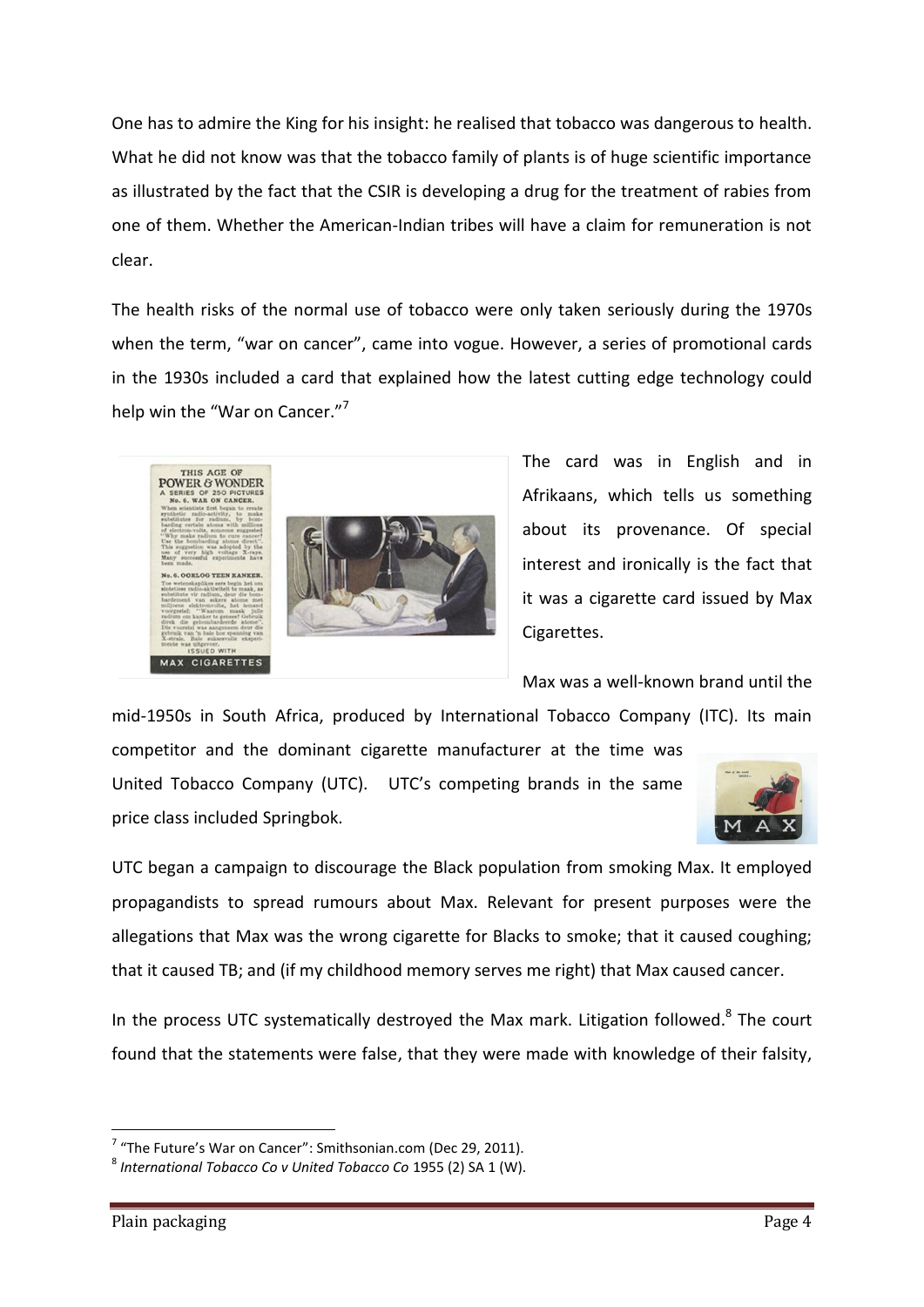and were made maliciously. An award of damages of £580 800, which translates into some R42 000 000 at present day values, was made. UTC did not prosecute an appeal.

If one would wonder why the court did not find that the cigarettes did have deleterious health effects the answer must be that UTC could hardly, without destroying its own business, seek to justify the allegations. Instead of relying on justification its case was one of general denial.

UTC in due course had its comeuppance through Rembrandt and Rembrandt's brilliant use of trade-marks.

The WHO Framework Convention on Tobacco Control (WHO FCTC) $^9$  is, according to the World Health Organisation, a treaty that reaffirms the right of all people to the highest standard of health and represents a paradigm shift in developing a regulatory strategy to address addictive substances. In contrast to drug control treaties this treaty focusses on demand and supply reduction strategies, and not on prohibition.

The treaty, says the WHO, was developed in response to the globalization of the tobacco epidemic, which is facilitated through trade liberalization, direct foreign investment, global marketing, transnational tobacco advertising, promotion and sponsorship, and international movement of counterfeit cigarettes.

The treaty was signed by 169 countries which meant that they would strive in good faith to ratify, accept, or approve it, and show political commitment not to undermine its objectives. Notable non-signatories include the USA and Switzerland.

The treaty itself does not deal with trade marks. Of relevance for this discussion is Article 11, which requires of countries to adopt effective measures to ensure

• that tobacco product packaging and labelling do not promote a tobacco product by any means that are false, misleading, deceptive or likely to create an erroneous impression about its characteristics, health effects, hazards or emissions and

IV

**<sup>.</sup>**  $9$  WHO website http://www.who.int/fctc/text\_download/en/index.html.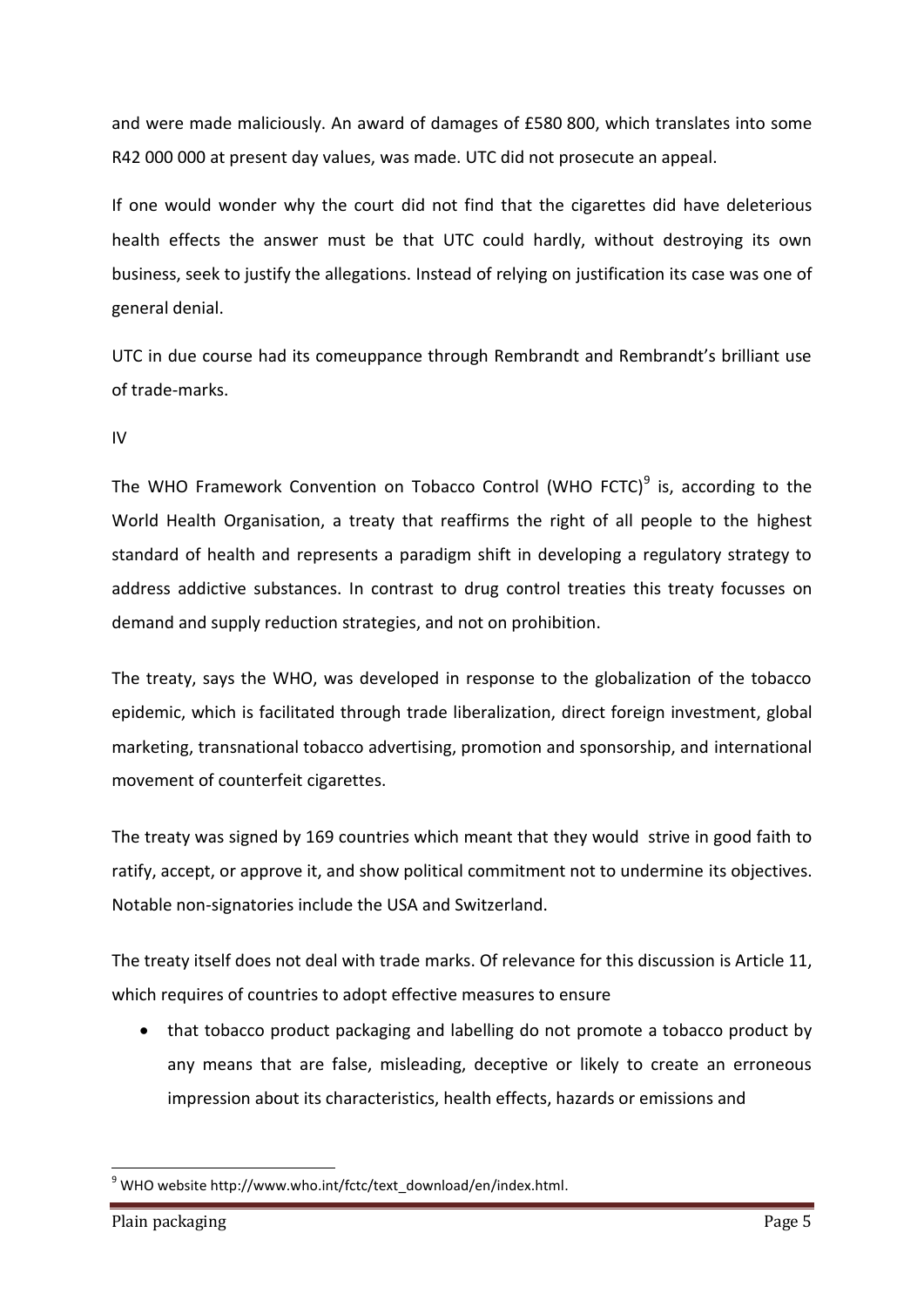that any outside packaging and labelling should carry health warnings that should be 50 per cent or more of the principal display areas.

And then there are Guidelines. These provide that countries "should consider (I emphasise *should consider*) adopting measures to restrict or prohibit the use of logos, colours, brand images or promotional information on packaging other than brand names and product names displayed in a standard colour and font style."

The Guidelines add that the effect of advertising or promotion on packaging can (I emphasise *can*) be eliminated by requiring plain packaging: black and white or two other contrasting colours; nothing other than a brand name, a product name and/or manufacturer's name; and no logos.

The motivation for these Guidelines, it is said, is to "increase the noticeability and effectiveness of health warnings and messages, [to] prevent the package from detracting attention from them, and [to] address industry package design techniques that may suggest that some products are less harmful than others."

### V

As could be expected, the treaty came in for heavy criticism from not only those with direct interests in the tobacco industry but also those on the periphery such as intellectual property lawyers and other industries that depend on trade-marks. One may immediately think of the liquor industry. And one could also envisage a Coca-Cola bottle, 70 per cent covered with a picture of someone with rotting teeth. Interestingly,

the Coca-Cola Company was put on trial in the USA during 1909 for selling an adulterated and deleterious product. The issue was not the fact that the product contained small quantities of cocaine or that it had large quantities of sugar, but because it contained added caffeine.<sup>10</sup>



One could also picture a McDonald's hamburger cover with a dead

1

<sup>&</sup>lt;sup>10</sup> United States v. Forty Barrels and Twenty Kegs of Coca Cola, the Coca Cola Company of Atlanta, *Georgia*, 241 U.S. 265 (U.S. 1916-05-22).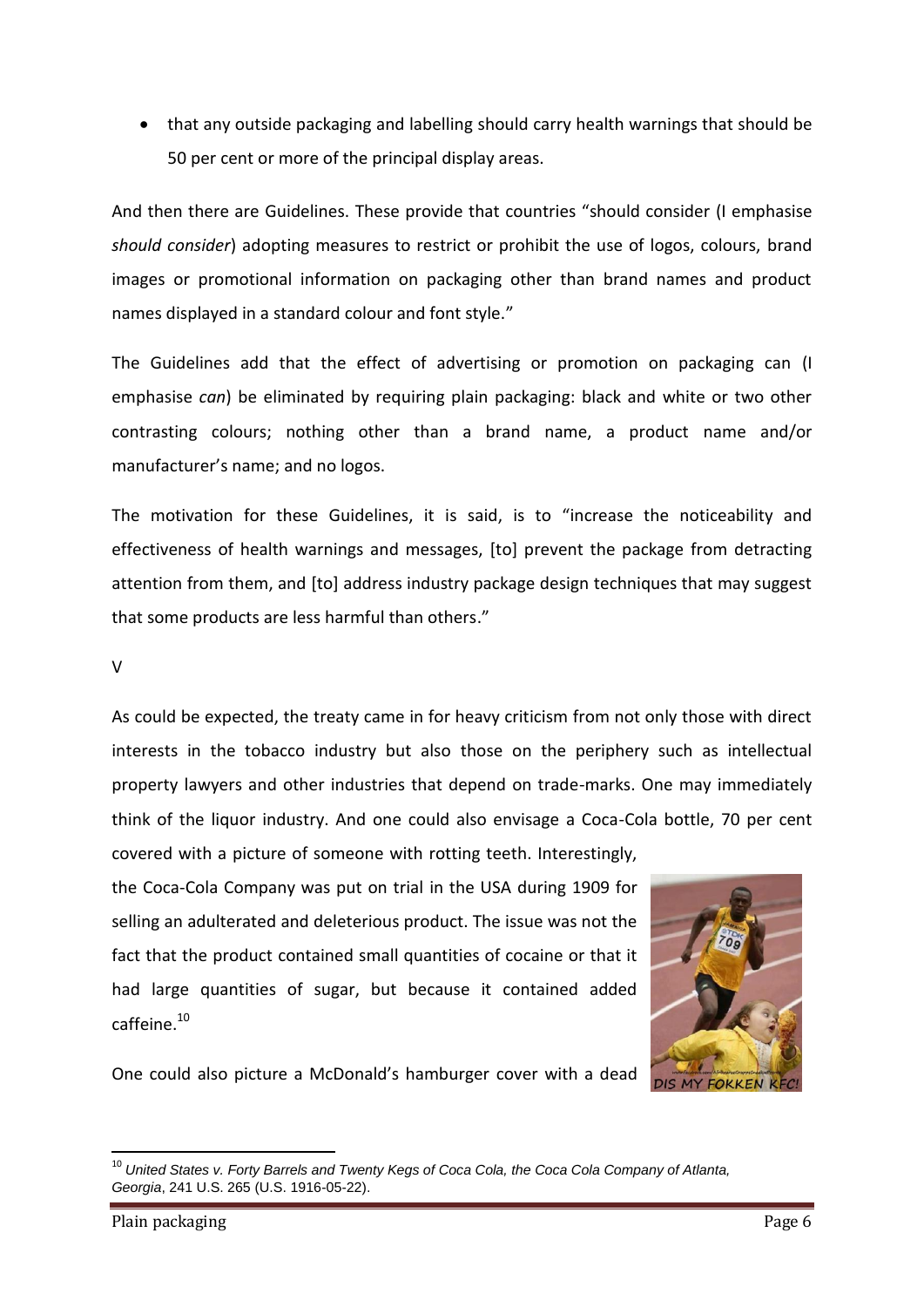cow or an obese kid.<sup>11</sup>

Or a Toyota covered with pictures of blood-spattered victims of taxi accidents.

A German newspaper facetiously suggested that every male organ should carry both a health warning and one about the costs of raising an unexpected child.

The legal objections to these initiatives fall into three broad classes: (1) they are in conflict with international law; (2) they are unconstitutional; and in any event (3) they undermine basic principles of trade-mark law.<sup>12</sup> For the sake of convenience I shall address the third issue first.

VI

Before dealing with the rights implicated, the following has to be stressed for the sake of context. Although trade marks are intangible property, there is no constitutional right to a trade mark. The rights arise through registration and although we prefer to call trade marks intellectual property they are, as we learnt already in 1883, more properly referred to as industrial property.

Like all rights, a trade-mark right is not absolute but relative, and may in any event be trumped by other rights.

A trade mark is said to be a negative right. It is a right to prevent others from using the same or a confusingly similar trade mark for the same or similar goods or services. All things being equal, its ownership gives a preferential right to use to the owner but not an absolute right to use the mark on the particular goods for which it is registered. To illustrate, simply because one holds a trade mark for a prohibited substance does not mean that one is entitled to market that substance, with or without the mark.

The principles of trade mark law affected by plain packaging regulation are the following:

 Trade marks serve as badges of origin to prevent confusion or deception as to the origin of the product.

1

<sup>&</sup>lt;sup>11</sup> "In Fight Against Obesity, Drink Sizes Matter"

http://well.blogs.nytimes.com/2012/10/22/in-fight-against-obesity-drink-sizes-matter/

 $12$  Sam Foster Halabi "International trademark protection and global public health: a just compensation regime for expropriations and regulatory takings" 61 Cath. U. L. Rev. 325.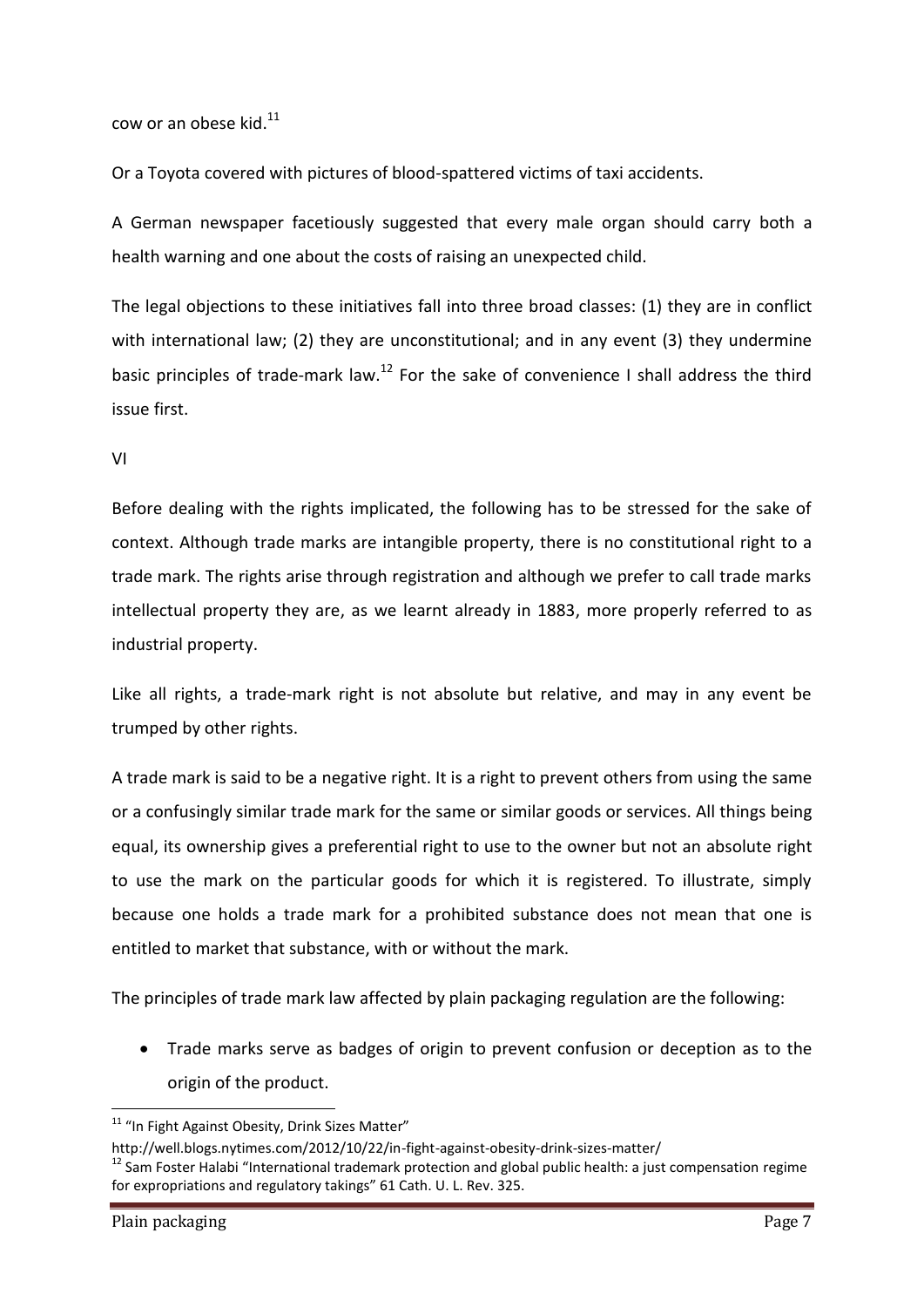- They also have other functions, such as an advertising function by acting as silent salesmen conveying psychological messages about the merit of the product and they thereby implicitly guarantee quality.
- The use principle: In order for marks to be registrable, the applicant must have the intention of using them; and if they are not used, they may be removed from the register.



There can be no doubt that plain packaging regulations based on the

Guidelines make it impossible to use figurative trade marks. Well-known are for instance the camel of Camel and the red rooftop mark of Marlboro.<sup>13</sup> These can, consequently, not be used as badges of origin.

Concerning name marks, the trade-mark owner is under the Trade Marks Act entitled to use them in any manner or form or colour but regulation will limit or destroy that right. And as to confusion or deception, a mark risks losing its distinctiveness if it cannot be represented without restriction; and the less its distinctiveness the less likely it will be able to reduce or prevent confusion. Regulations requiring the same lettering, the same colour etc. will no doubt impinge on the distinctiveness of a trade-mark.

The other functions of trade-marks are not protected by statute except through dilution (to the extent that it still exists) but dilution through edict such as plain packaging regulation is not actionable under the Trade Marks Act.

That brings me to a fundamental principle of trade-mark law, namely use: as long as the applicant has the intention to use a mark, it is registrable. It is irrelevant whether he might be prevented from using it. And as for being struck off the register, the Act has an inbuilt protection: a trade mark may not be removed on the ground of non-use if that was due to special circumstances in the trade and not to any intention not to use or to abandon the trade mark.

In introducing its plain packaging legislation, Australia anticipated an argument that the statute would lead to the invalidation of trade marks. The Australian statute (to which I shall return) accordingly contains savings provisions: The registrability of trade marks is not to be

<sup>13</sup> *Phillip Morris Products v Marlboro Canada* 2010 FC 109; *Marlboro Canada Limited v Philip Morris Products S.A*., 2012 FCA 201.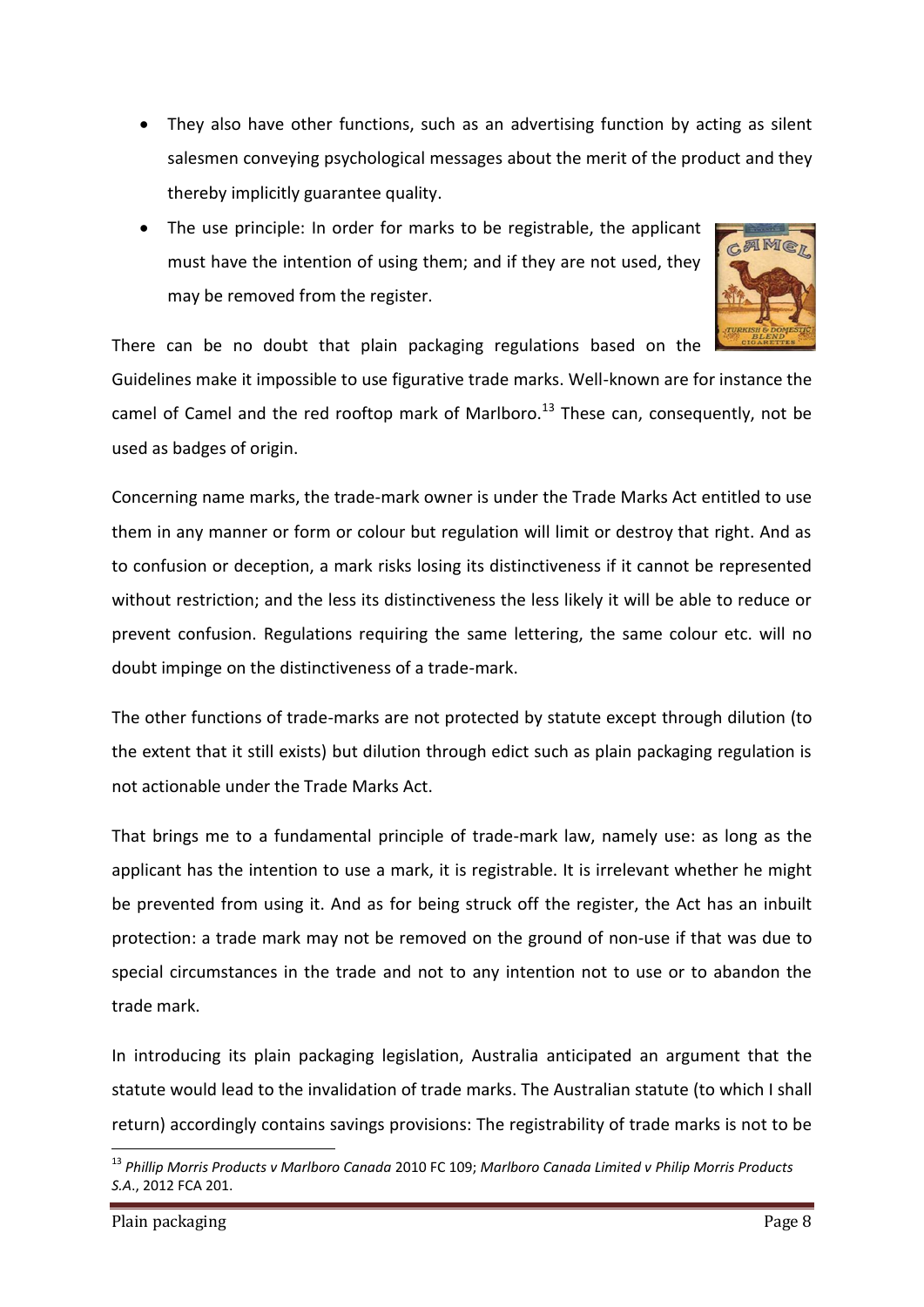prejudiced by the constraints on use; and they are also not to be deprived of registrability or revoked for non-use, or because their use in relation to tobacco products would be contrary to law. These saving provisions, I believe, are inherent in our Trade Marks Act.

What this means is that trade-mark law does not have a number of immutable principles and that an Act that imposes limitations on trade-mark use simply amends the Trade Marks Act pro tanto in relation to the particular goods or services.<sup>14</sup> Any legal attack must consequently be based on either international law (which has been internalised) or on constitutional law.

#### VII

It is easy to make short shrift of the reliance on international law. There are two main international conventions regulating trade-mark law: the Paris Convention on Industrial Property of 1883 and the Trips agreement (which is part of GATT) of 1994. South Africa is a member of Paris and, by virtue of its membership of the WTO, bound by Trips.

The Paris Convention does not deal much with the substantive rights of trade-mark owners and is of no assistance.

The Trips agreement deals, albeit to a very limited extent, with substantive IP rights.<sup>15</sup> However, Trips (and the Paris Convention) does not give rights to individuals or corporations but is only binding as between party states. It is accordingly not enforceable under national law, which means that the issue can only be raised by a tobacco exporting country against a tobacco importing country.

The issue of plain packaging has already been discussed in the TRIPS Council in 2011, and in July 2012, the Dominican Republic notified the WTO that it had launched a dispute settlement case against Australia's plain packaging law and on 9 November 2012 it requested the establishment of a WTO dispute settlement panel.<sup>16</sup> To illustrate what

1

<sup>14</sup> Enrico Bonadio "Plain packaging of tobacco products under EU intellectual property law" [2012] 34(9) *EIPR* 599-608.

<sup>&</sup>lt;sup>15</sup> Andrew Mitchell, Tania Voon "Implications of WTO Law for Plain Packaging of Tobacco Products" http://ssrn.com/abstract=1874593.

<sup>&</sup>lt;sup>16</sup> Catherine Saez, Intellectual Property Watch, "LDCs to press for extension for TRIPS, Plain Packaging back" 26 February 2013.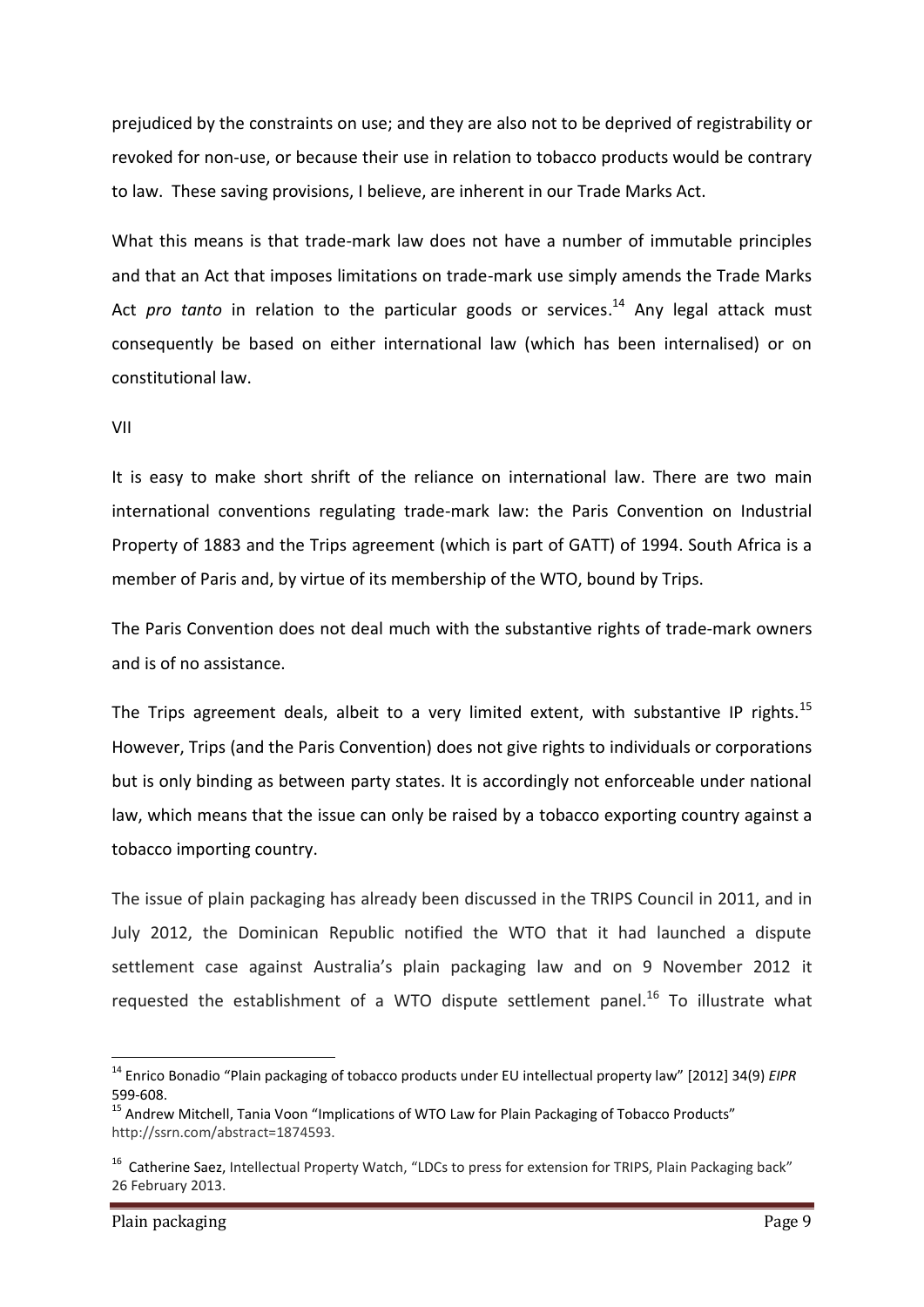upholding a complaint means, one may refer to the spat between Antigua and the USA. The WTO upheld Antigua's complaint about the ban on internet gambling by the USA and the USA failed to rectify the position. This entitles Antigua to retaliate for the \$21m loss its online gaming industry is said to have suffered. It has given notice of its intention to ignore US intellectual property rights, including trade marks, to that extent.<sup>17</sup>

I do not rate the chances of success of the Dominican Republic very high. Trips regards a trade-mark right as negative right: it is the right to prevent others from using the trade mark under certain circumstances. Trips considers the function of trade marks to be that of a badge of origin and it does not purport to deal with its subsidiary functions, such as that of silent salesman.

Although Trips states that the nature of the goods or services to which a trade mark is to be applied may not form an obstacle to its registration, it does not say that one is thereby entitled to use such a trade-mark.

The only other international remedy, which is in the hands of an investor, may be found in bi-lateral trade agreements but that is country specific and a subject beyond the scope of this paper. $^{18}$ 

VIII

Australia is no longer Marlboro country.

Australia, in spite of strenuous industry opposition, was the first country to act on the Guidelines. Although its adoption of the Guidelines was said to have been done in order to comply

with its international obligations, that was simply posturing. There was no international obligation.

It is not necessary for purposes of this presentation to set out the detail of the Australian provisions. It suffices to state that they follow the Guidelines conscientiously and the pictoral examples illustrate their effect.<sup>19</sup> To remind you:

<sup>&</sup>lt;sup>17</sup> http://nationalinterest.org/commentary/intellectual-property-pirates-the-caribbean-8136.

<sup>&</sup>lt;sup>18</sup> Valentina S. Vadi "Global health governance at a crossroads: trademark protection v tobacco control in international investment law" 48 Stan. J. Int'l L. 93.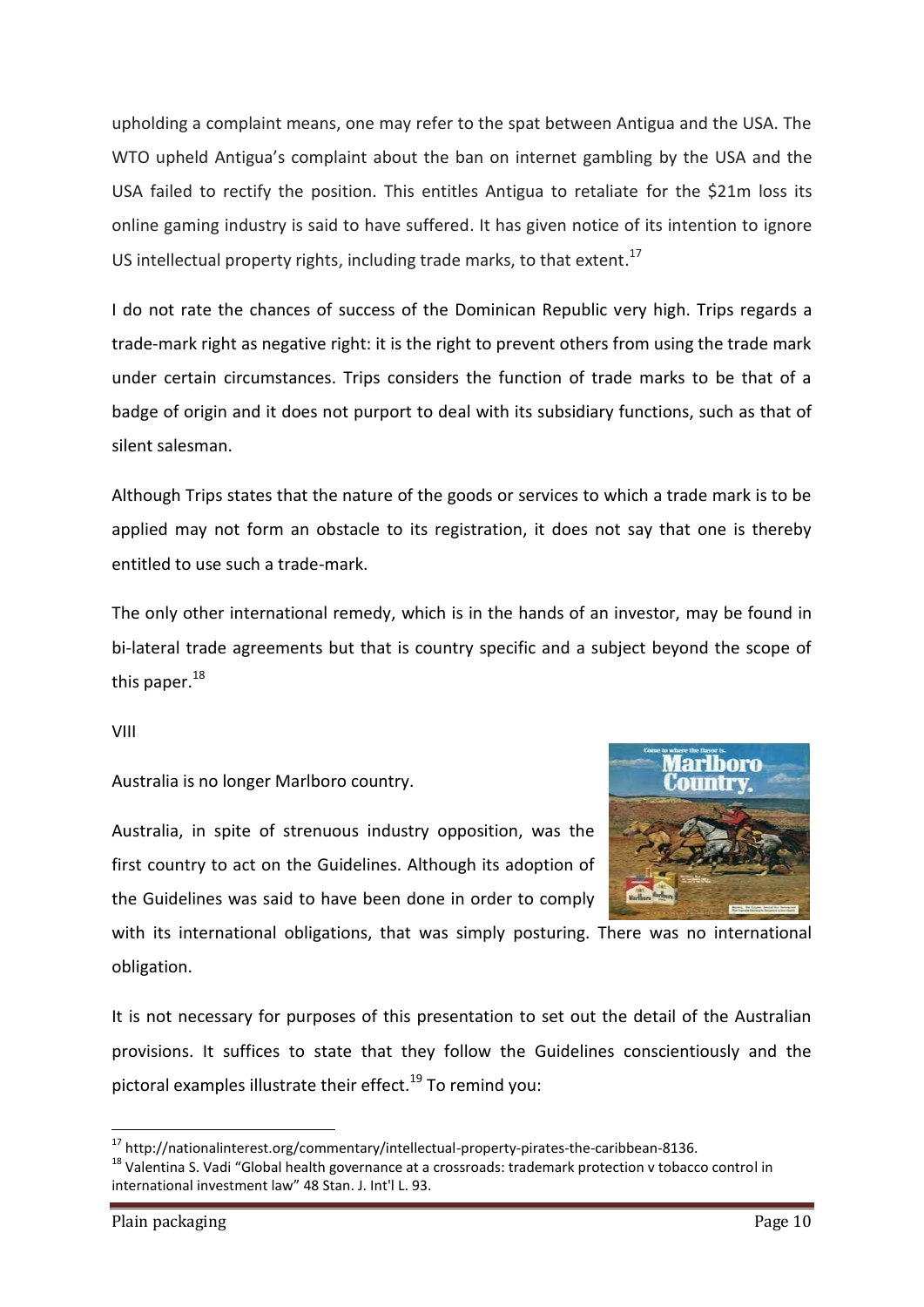

The Commonwealth of Australia is a federation and its ability to make laws is circumscribed by its Constitution. An attack on the validity of legislation has, therefore, to be based on the

allegation that the particular law is not authorised by the Constitution.

The tobacco industry sought to have the plain packaging legislation declared unconstitutional. Although, according to it, a number of IPRs were involved, I shall limit the discussion to the trade-mark aspect of the case.

The Australian Constitution confers upon the Commonwealth Parliament the power to make laws with respect to:

"[t]he acquisition of property on just terms . . . for any purpose in respect of which the Parliament has power to make laws". $^{20}$ 

The matter in due course reached the High Court of Australia.<sup>21</sup> The essential questions for decision were, first, whether IPRs are "property" and, second, whether the limitation on the use of trade-marks amounted to "the acquisition of property".

It would appear that the court was fairly unanimous in holding that trade marks are property within the meaning of the term in the section of the Constitution and entitled to constitutional protection in spite of the fact that trade-mark rights are negative in nature.

As to the second question the majority (6:1) held, I think, that trade-mark registration does not confer a liberty to use a trade mark free from restraints found in other statutes or the general law. And although trade-mark rights are in substance, if not in form, denuded of

<sup>19</sup> http://www.yourhealth.gov.au/internet/yourhealth/publishing.nsf/content/ictstpa#.UD13jNVwVjR.

<sup>20</sup> It is the subject of the Australian film *The Castle.*

*<sup>21</sup> JT International SA v Commonwealth of Australia British American Tobacco Australasia Limited v The Commonwealth* [2012] HCA 43.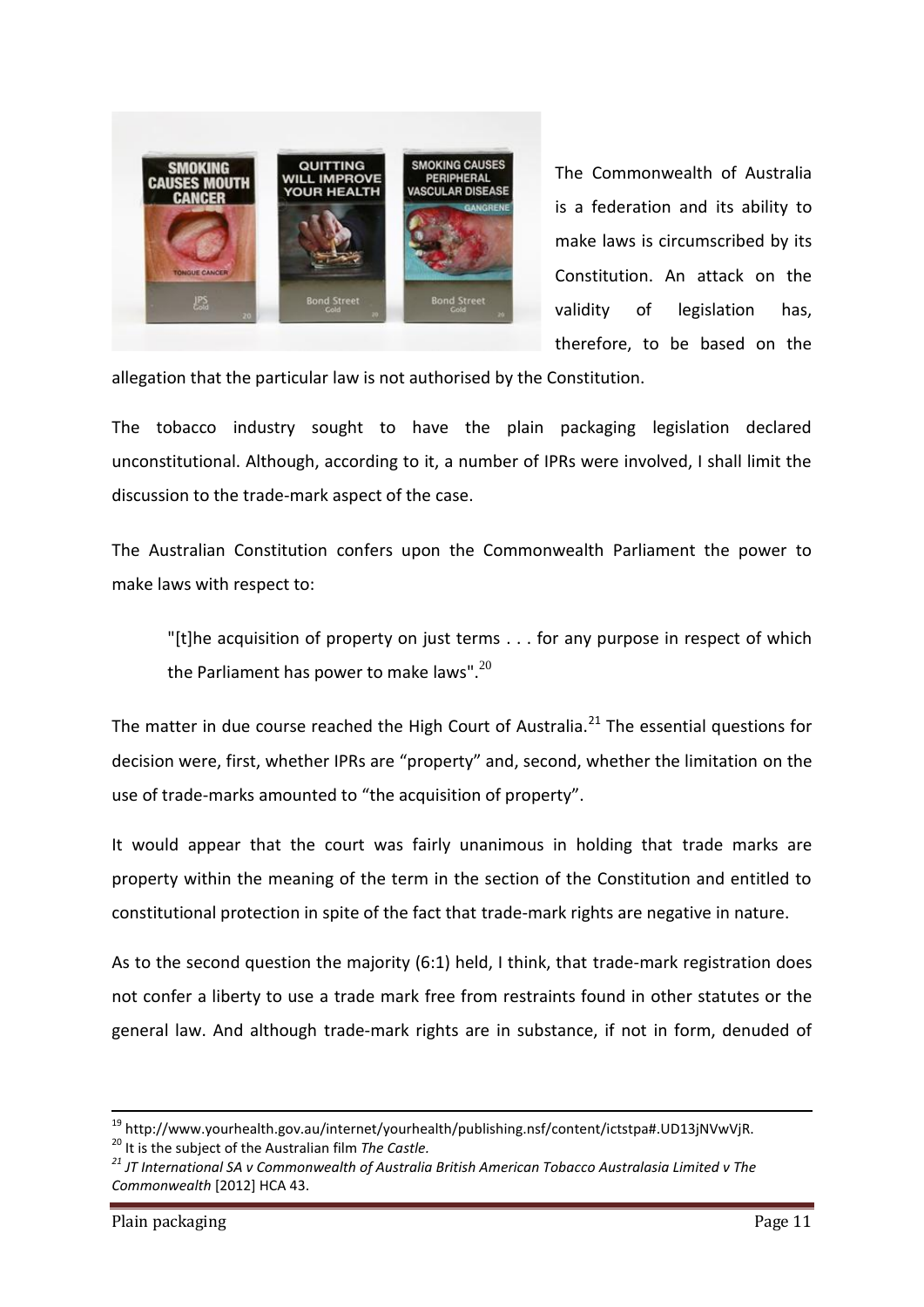their value and thus of their utility by the plain packaging provisions that does not amount to an "acquisition": rights of property may be extinguished without being "acquired".

As French CJ explained:

"Taking involves deprivation of property seen from the perspective of its owner. Acquisition involves receipt of something seen from the perspective of the acquirer. Acquisition is therefore not made out by mere extinguishment of rights."

"The Commonwealth, by imposing limitations, did not acquire anything."

And he concluded as follows:

"In summary, the TPP Act is part of a legislative scheme which places controls on the way in which tobacco products can be marketed. While the imposition of those controls may be said to constitute a taking in the sense that the plaintiffs' enjoyment of their intellectual property rights and related rights is restricted, the corresponding imposition of controls on the packaging and presentation of tobacco products does not involve the accrual of a benefit of a proprietary character to the Commonwealth which would constitute an acquisition."

Matthew Rimmer, quite clearly a passionate anti-smoking fanatic, enthused that "the High Court's ruling is one of the great constitutional cases of our age." $^{22}$  I would have thought, considering the issue before the court and the wording of their Constitution, that the result was fairly predictable, if not inevitable.

Rimmer added that "the ruling will resonate throughout the world – as other countries will undoubtedly seek to emulate Australia's plain packaging regime." That no doubt is correct and once again fairly predictable and early copycats predictably will be the European Union and South Africa. New Zealand has already given notice of its intention to adopt plain packaging legislation.

VIII

<sup>&</sup>lt;sup>22</sup> http://theconversation.edu.au/the-high-court-and-the-marlboro-man-the-plain-packaging-decision-10014.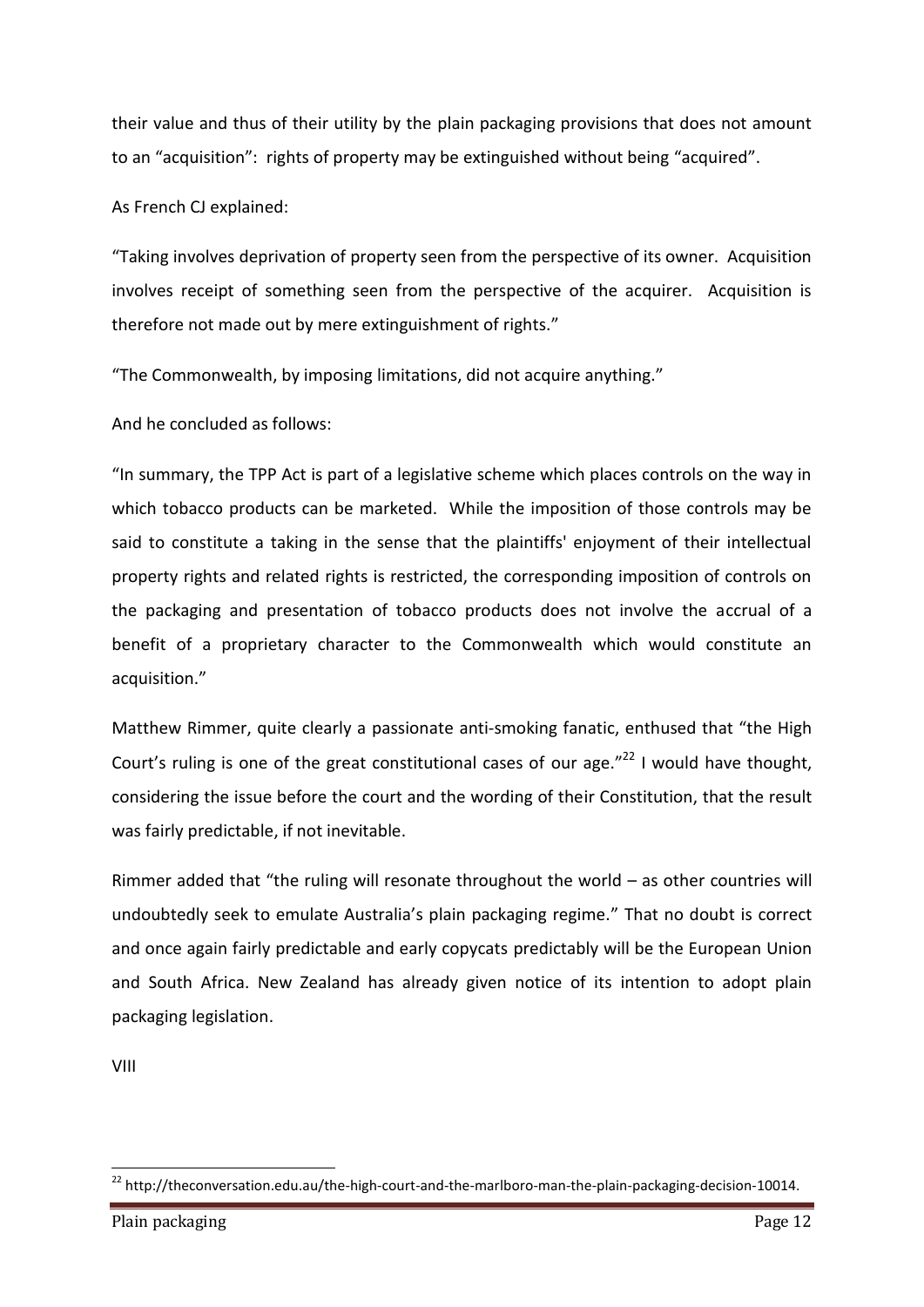A law is unconstitutional if it impinges on an entrenched right but it will nevertheless be saved to the extent that the limitation is justifiable.

It is fair to assume that, as in Australia, any attack on plain packaging legislation will primarily be based on the property clause in our Constitution. Not being immersed in constitutional law concepts I shall keep it simple.<sup>23</sup>

According to section 25(1), no one may be deprived of property except in terms of a law of general application; and no law may permit the arbitrary deprivation of property. This provision will be of no assistance because a plain packaging law does not deprive the trademark owner of any trade-mark right but only regulates or limits the exercise of that right.

Section 25(2) provides that property may be expropriated only in terms of law of general application for a public purpose or in the public interest; and subject to compensation. The question then is whether a plain packaging law would amount to expropriation of property. According to our law trade marks are property, which leaves for consideration the meaning of "expropriation". Our courts interpret the word as requiring not only dispossession or deprivation but also appropriation by the expropriator (on behalf of itself or another party) of the particular right. It should immediately be obvious that although we are dealing with a provision that differs in its wording from the Australian, the result will inevitably be the same.

Assuming that I am wrong or that other provisions of the Bill of Rights might be implicated, I do believe that the limitation will be found to be justifiable. In *Prince v President of the Law*  Society,<sup>24</sup> a Rastafarian argued that the prohibition of the use of dagga for religious purposes infringed his right to freedom of religion. The Constitutional Court in a split decision found that although the prohibition infringed his right the limitation nevertheless was justified on general health grounds. This, to me, is a clear indication that the Court will find that any limitation, direct or indirect, on the use of tobacco would be justifiable. The majority said:

<sup>&</sup>lt;sup>23</sup> For a fuller discussion of expropriation principles in another context: JD van der Vyver "Nationalisation of mineral rights in South Africa" 2012 *De Iure* 125. <sup>24</sup> [2002] ZACC 1; 2002 (2) SA 794; 2002 (3) BCLR 231.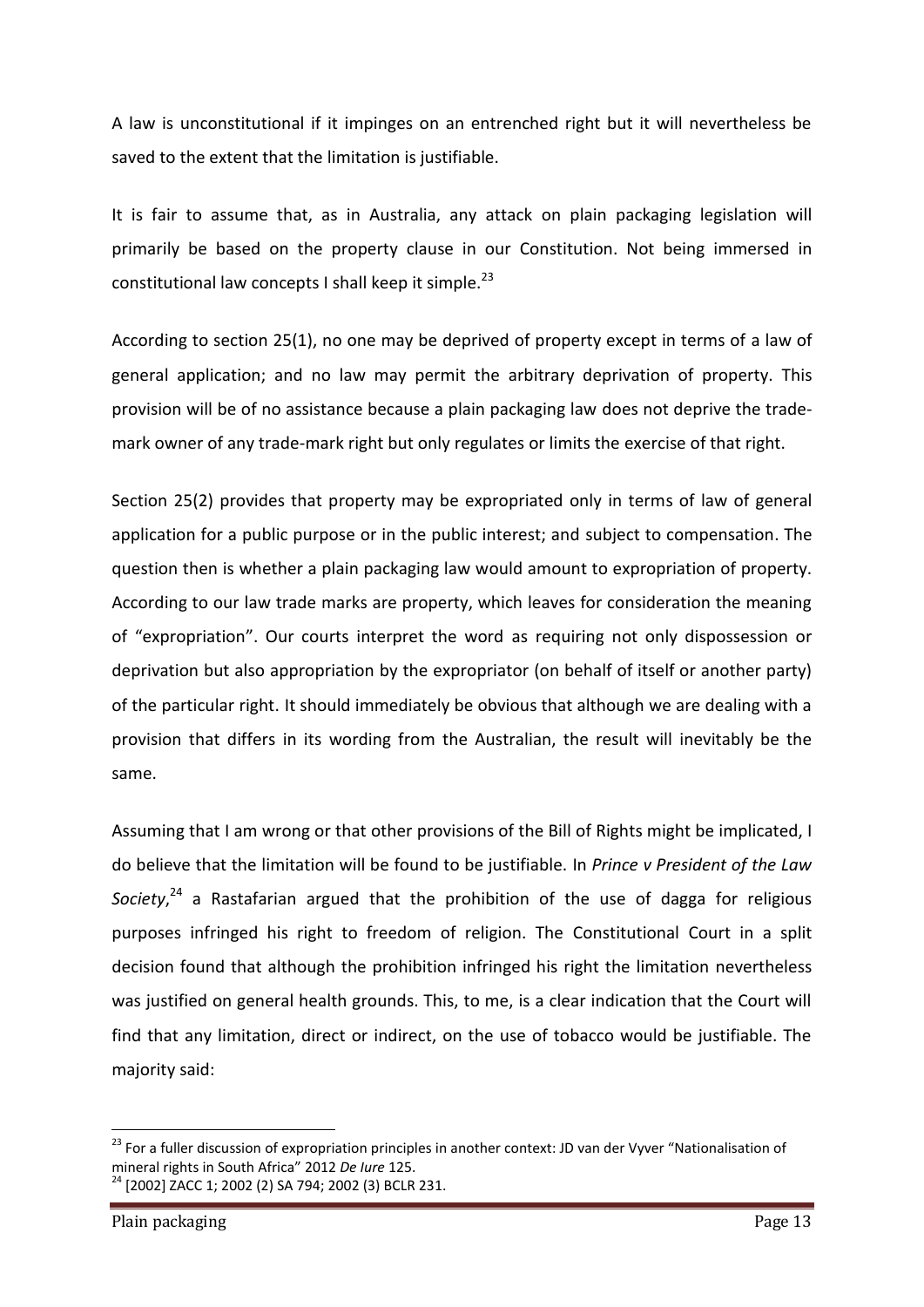"In a democratic society the legislature has the power and, where appropriate, the duty to enact legislation prohibiting conduct considered by it to be anti-social and, where necessary, to enforce that prohibition by criminal sanctions. In doing so it must act consistently with the Constitution, but if it does that, courts must enforce the laws whether they agree with them or not.

The question before us, therefore, is not whether we agree with the law prohibiting the possession and use of cannabis. Our views in that regard are irrelevant. The only question is whether the law is inconsistent with the Constitution."

Another signpost is the refusal of the Constitutional Court to grant leave to appeal in *British American Tobacco South Africa (Pty) Ltd v Minister of Health.* <sup>25</sup> The case concerned the constitutionality of a provision which states that "no person shall advertise or promote . . . a tobacco product through any direct or indirect means, including through sponsorship of any organisation, event, service, physical establishment, programme, project, bursary, scholarship or any other method." The SCA held that although the provision infringed some constitutional rights (particularly that of free speech) it was, from a public health perspective, justifiable. The Constitutional Court refused to reconsider this conclusion.

IX

### Pampers for South Africa?



The Hungarian author, Sándor Márai, dealt with smoking addiction in this monologue:<sup>26</sup>

"How do you get on with the tobacco habit? It's a struggle, isn't it? I couldn't go on - not with smoking but with the struggle. There will be a day when that too has to be faced. One adds up the facts and decides whether to live five or ten years longer by not smoking, or to surrender

to this petty, shameful passion that no doubt kills but, until it does so, offers you a peculiar calming yet exciting experience. After fifty years, it becomes one of life's major questions. The answer to that question was angina and the decision to carry on exactly as before until I die. I'll not stop poisoning myself with this bitter weed because it's not worth it. You say it's

<sup>&</sup>lt;sup>25</sup> [2012] ZASCA 107; [2012] 3 All SA 593 (SCA).

<sup>26</sup> *Portraits of a Marriage* (translation George Szirtes (2011)) 133.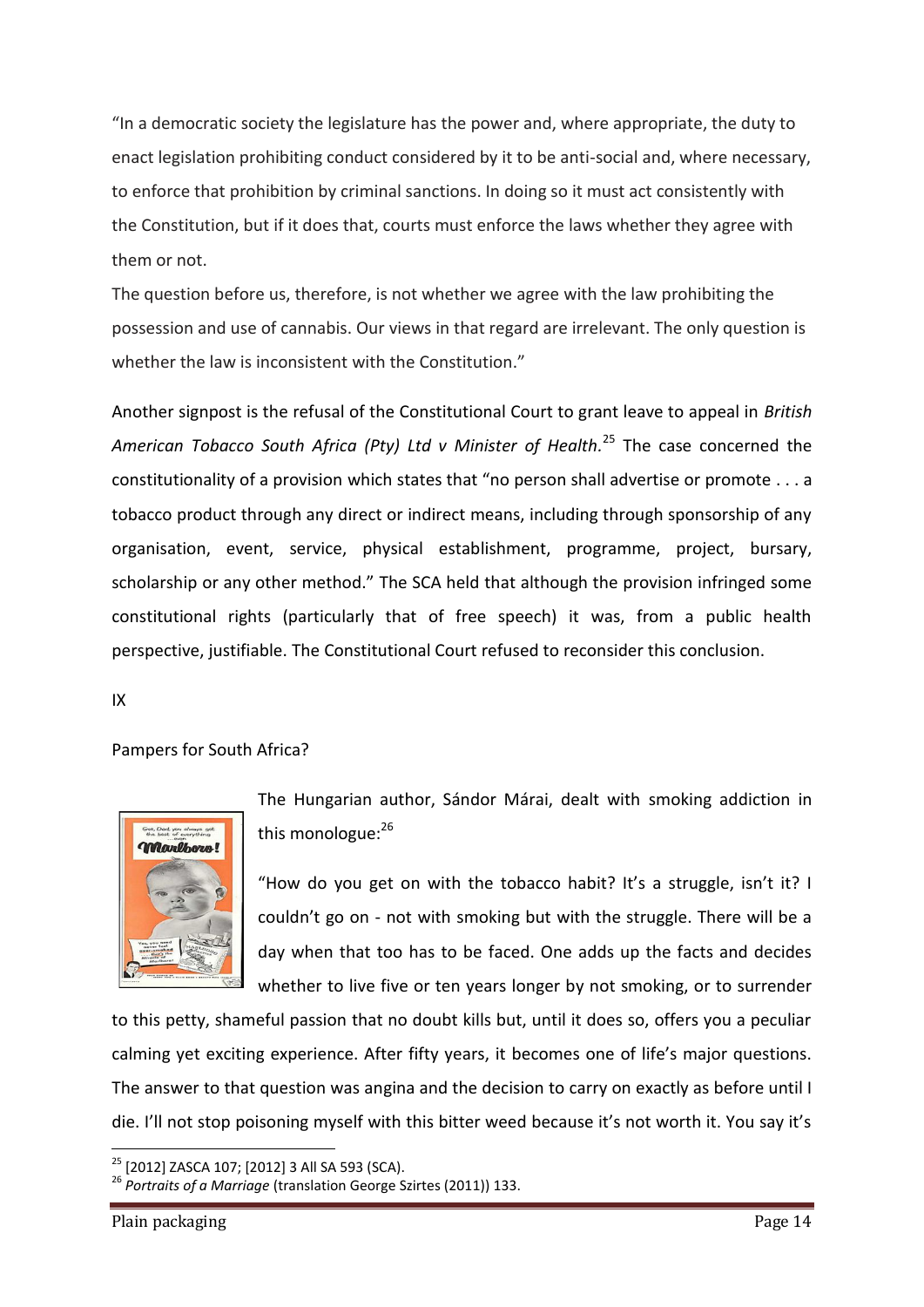not so difficult to give up? Of course it's not that difficult. I've done it before, more than once, while it was worth it. The trouble was, I'd spend the whole day not smoking. That's something else I'll have to face one day. People should resign themselves to certain weaknesses, to their need for a soporific of some sort, and be prepared to pay the price. It's so much simpler that way. Yes, but then they say: you should have more courage. My answer to them is: I may not be the bravest of men, but I am courageous enough to live with my desires."

Courageous words but we have to accept that the State has assumed the right or obligation to decide which desires are acceptable and that one should live one's life according to its dictates. In that regard the doctrine of voluntary assumption of risk is dead. One could simply refer to the history of opium without suggesting that opium and tobacco are similar.

The Chinese Emperor sought to stamp out its use in 1838. However, British traders had an interest in importing the stuff into China. They used it for barter to save payment in silver. The actions of the Emperor led to the Opium War, which China lost and the opium trade formed the basis of the fortunes of what is today a very respectable company in the Far East, Jardine-Matheson.

The use of opium for recreational purposes was socially acceptable in Europe as evidenced by the *Confessions of an English Opium-Eater* (1821), an autobiographical account by Thomas De Quincey, about his laudanum addiction and its effect on his life. (Laudanum is an alcohol based drug containing opium.) Those of you who have seen the recent film, *Die Wonderwerker*, on the life of Eugene Marais will recall that his supplier of opium warned him that General Louis Botha, prime minister until 1919, intended to prohibit the importation of opium, the importation having been legal until then.

De Quincey's work could be compared to another classic, that of Italo Svevo: *Zeno's Conscience*. It is a brilliant novel, described hyperbolically as the greatest comic novel of the twentieth century, partly about a man's attempt to give up smoking. It is in that respect autobiographical: the hero, like the author, was always smoking his last cigarette. After publication and in real life the author sustained serious injuries during a car accident. Probably realising that he was close to death's door he asked for a cigarette, which he said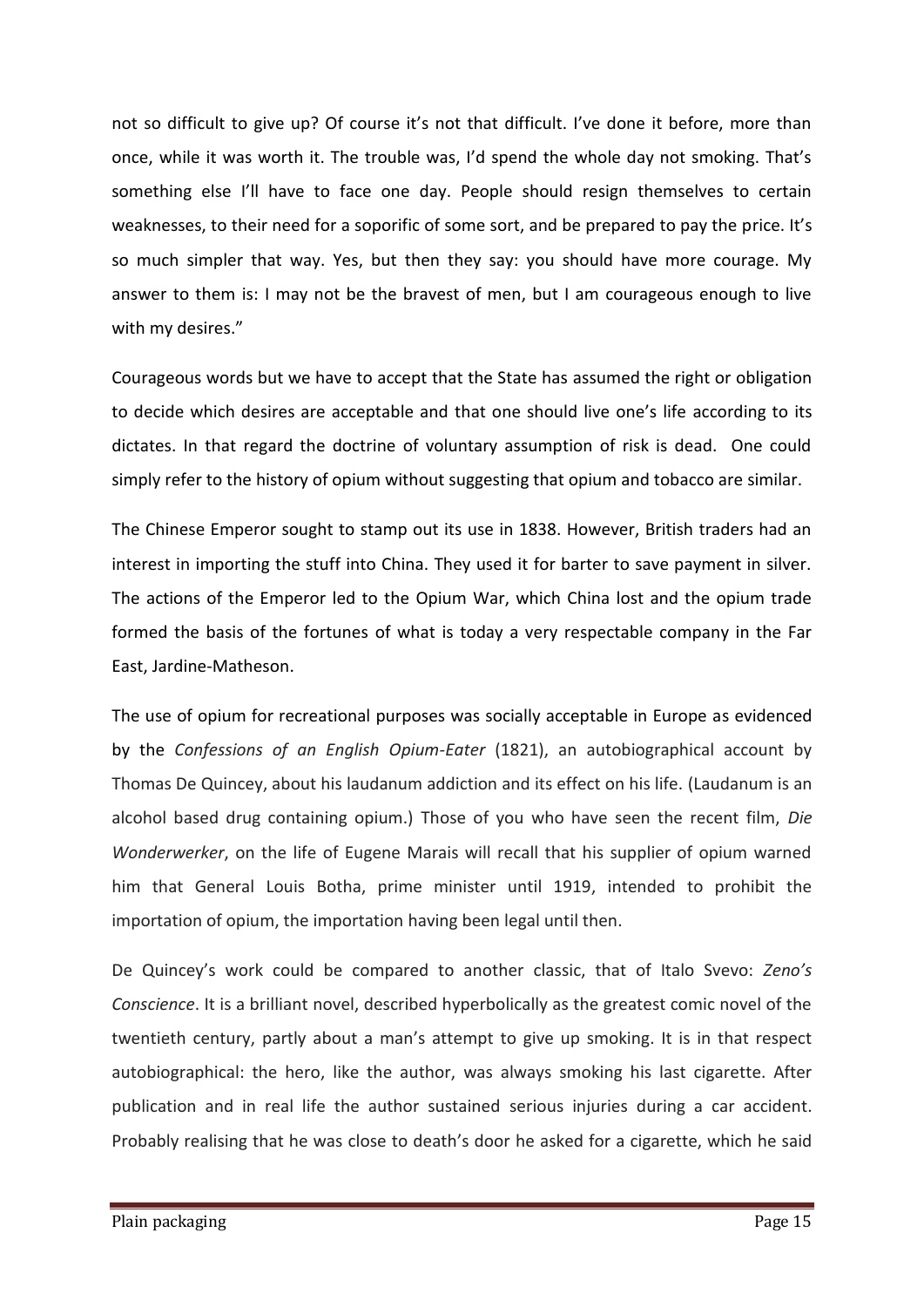

would *really* be his last. For health reasons the doctor, a bit of a nanny, refused and Svevo was dead within a few hours. There is a moral somewhere but I am not sure what it is.

The choice for governments appears to be between restriction and prohibition. Prohibition, of liquor or underage sex, does not

work but I do not think that this is the reason why government does not prohibit the use of tobacco.

Without being too cynical, the reason is because government does not wish to forego the resultant income.<sup>27</sup> Our government, it would appear, earned R32 billion per annum on tobacco excise and related taxes before the increase announced on 27 February 2013.

The tension between health and state income was also underlined when the relevant health departments decided to take on advertising in the liquor industry. The DTI (Department of Trade and Industry) responded by stating that such a decision could not be taken without considering the economic impact.<sup>28</sup>

It is significant is that our government, according to estimates, loses R8 billion per annum due to smuggling of cigarettes.<sup>29</sup> The estimate for the UK is  $E_2$  billion. According to statistics released by the European Union, cigarettes and tobacco products are number 1 or 2 on the list of counterfeit products.

The leader behind the attack on the oil facility in January 2013 in Algeria was one Belmokhtar. He, it is alleged, generated millions of dollars through the smuggling of tobacco earning him the nickname "Mr Marlboro".<sup>30</sup>

There is logic behind this. Smugglers do not pay the notoriously high sin excise taxes and on that score alone make huge profits. And they run low sentencing risks compared to drug smuggling.

 $\overline{a}$ 

<sup>&</sup>lt;sup>27</sup> The case for banning is set out by Paul Biegler: http://theconversation.edu.au/why-banning-cigarettes-isthe-next-step-in-tobacco-control-8915

<sup>&</sup>lt;sup>28</sup> http://www.bdlive.co.za/business/media/2013/02/22/alcohol-advertising-ban-not-feasible.

<sup>&</sup>lt;sup>29</sup> http://www.fin24.com/Economy/Smuggled-cigarettes-costs-R12bn-in-taxes-20121105.

<sup>30</sup> [http://www.nytimes.com/2013/01/20/world/africa/in-chaos-in-north-africa-a-grim-side-of-arab](http://www.nytimes.com/2013/01/20/world/africa/in-chaos-in-north-africa-a-grim-side-of-arab-spring.html?pagewanted=all&_r=0)spring.html?pagewanted=all&r=0. He was also known as One-Eye and was allegedly killed by the forces of Chad on 2 March 2013.